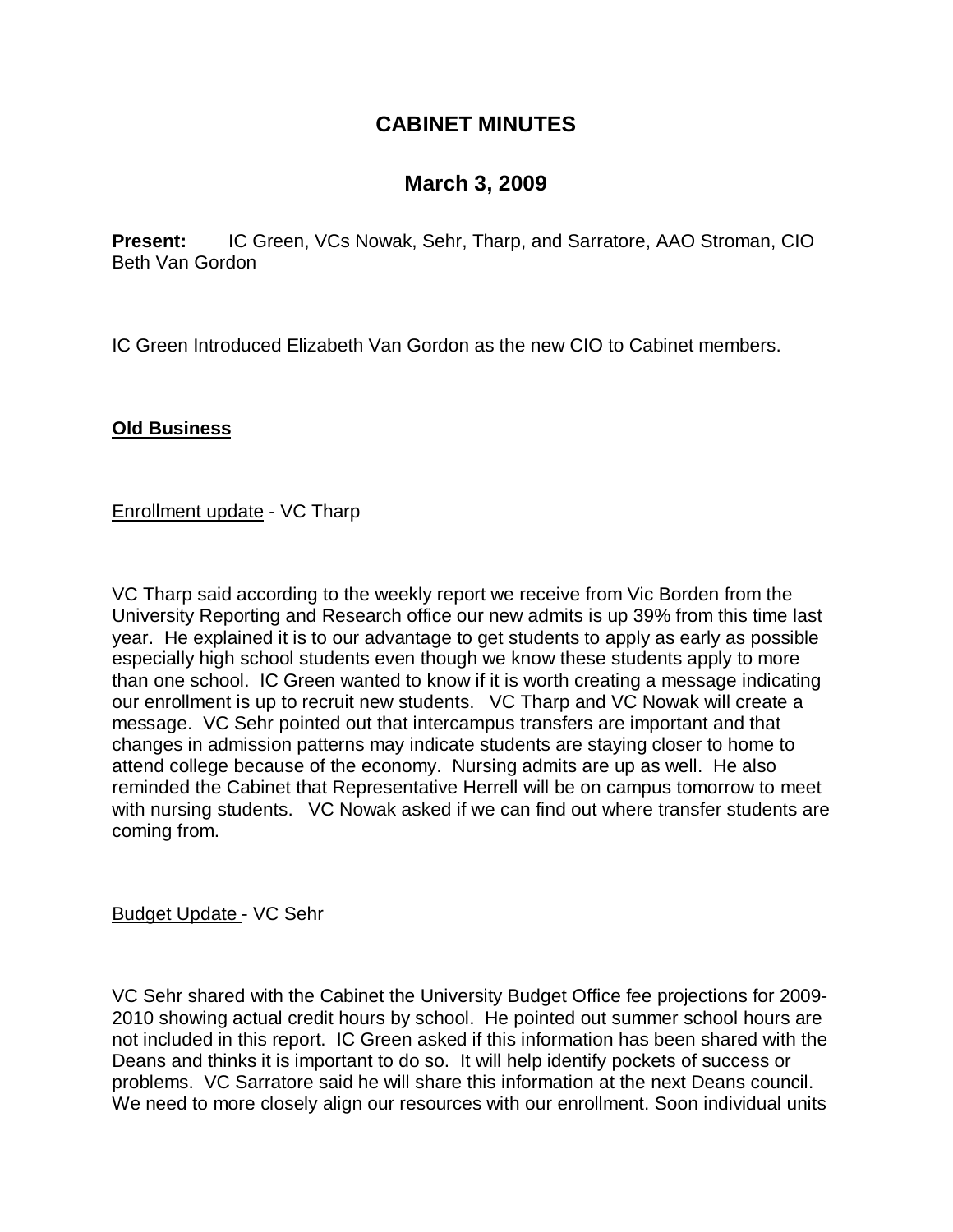will begin budget hearings. We need to clarify today a couple of basic approaches. VC Sehr gave several budget scenarios while being mindful of special costs and needs. Recommendations are for a 5% cut for non-personnel and all are to prepare a report for their area. IC Green pointed out it's not just about cutting expenditures but also about moving forward in the Strategic Plan even in difficult financial circumstances.

Issues with VSA – Sharon Calhoon

Sharon reviewed with the Cabinet the Voluntary System of Accountability (VSA) participation agreement to make sure we are in compliance with reporting requirements and timelines. She pointed out that we are one of the first adopters of this program in the state of Indiana. We need to adopt an exam such as the CAP, CL, or MAPP. IC Green said we need to choose an exam and align it with what we are trying to accomplish in communication, writing, critical thinking, and problem solving. Also a college cost calculator and student data such as undergraduate success and progress rate, future plans of bachelor degree recipients, core learning outcomes, need to be reported before the April 3<sup>rd</sup> deadline. Because it could take significant staff time to prepare this information, she is asking if we should continue with this program. VC Sehr asked if we don't comply what are the consequences. VC Tharp feels at this time we have other important priorities that need our attention. Maybe we could identify a junior or senior student to assist with this task. The outcome will be it will take us longer to be VCA compliant in some areas. VC Tharp will assign this task to someone. VC Tharp will report back with a time line.

#### Lack of representation of minorities in searches - AAO Stroman

AAO Stroman shared with the Cabinet a handout that broke down searches for the last five years for positions such as clerical, physical plant, professional, and faculty which show that the campus has not had many minority applicants in the staff search pools and noted we have done fairly well with faculty searches. VC Nowak asked what is it we are measuring against. AAO Stroman feels we rush to fill positions instead of taking the time to recruit minorities. VC Sehr asked if they don't apply how we get them too. We advertise nationally for professional positions but for clerical and physical plant most are local applicants. IC Green pointed out that diversity is in our mission. We need to change the behavior to change the outcome. Be more proactive in bringing in diverse applicants. One option is to host a job fair and solicit applications in advance by reaching out to the community. For professional positions we can make connections with professional organizations such as NACADA for hiring pools.